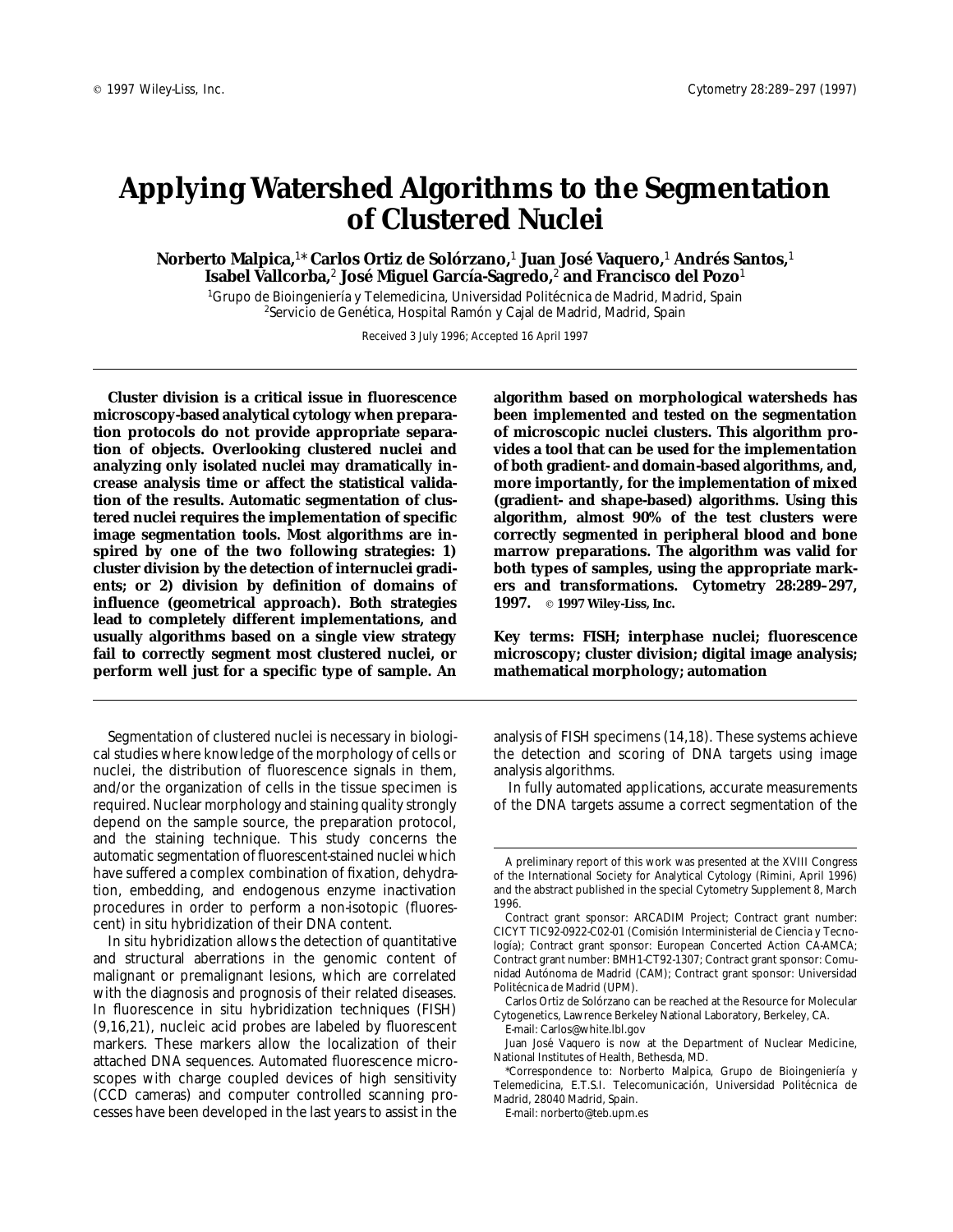counterstained nuclei. This is a relatively easy task, usually implemented with thresholding, region growing, or edge detection algorithms. Most of these algorithms take into account either the morphological information (size, shape, connectivity) or the pixel information (light intensity) of the objects present in each image (13). Problems arise when trying to segment clusters of nuclei in which it is difficult to make an accurate definition of each individual nuclear domain. Clusters may appear in a great percentage of the total number of nuclei, which justifies the development of specific image segmentation tools. That is the topic of a recent paper (12) where the authors review some previous strategies for cluster segmentation based on morphological information (20,24,26) or on the alternate use of morphological and intensity information (1,7).

To solve the related problems, the authors suggest that both morphological and pixel information are to be used to get a reliable segmentation. Among the algorithms that use all the information available, gray scale mathematical morphology algorithms are very attractive because they have a geometrical approach and deal easily with objectoriented criteria such as shape, size, contrast, connectivity, etc. Moreover, morphological transformations can be implemented very efficiently, both in software and hardware, and are appropriate for parallel computing implementations.

In the paper mentioned (12), the algorithm was tested on only seven images, and the number of samples from which they are taken is not specified. We have tested our algorithm using images from nine different samples, therefore taking into account a broader range of nuclei features and imaging conditions.

A method to segment nuclear clusters efficiently, based on watershed lines, will be demonstrated in this paper. This technique, which may appear to be close to regiongrowing methods, leads in fact to a more general segmentation methodology. The results, described below, demonstrated the adequacy of this method to segment nuclei clusters. The modularity of the proposed algorithm allows one to easily apply it to nuclei with features different from the ones presented here, just by changing specific steps of the implementation parameters.

## **MATERIALS AND METHODS Sample Preparation**

Nuclei were analyzed using standard cytogenetic preparations from bone marrow and peripheral blood specimens. All slide preparations underwent standard FISH procedures, except actual probe hybridization, in order to produce all possible variations in shape and size that these techniques may cause.

Bone marrow samples: Following standard laboratory cytogenetic procedures, microscope slide spreads were carried out directly, after 24 h of unstimulated culture in bone marrow aspirates. Before slide spreads, cells were harvested according to routine methods: KCl hypotonic treatment, 30 min, and 3x methanol-acetic acid (3:1) fixation; the suspension of cells was placed on microscope slides and air-dried at room temperature.

Peripheral blood samples: After 72 h of phytohemagglutinin-stimulated lymphocyte culture, cells were harvested, KCl hypotonic-treated for 10 min, methanol:glacial acetic acid-fixed, and air-dried after being placed on slides.

Both sets of slides were stored at -20°C until they were treated following procedures for normal hybridization routine (22). Probe hybridization was achieved by denaturing slides for 2 min in 70% formamide/2xSSC at 65°C, then quickly quenched in ice-cold 70% (v/v) ethanol and dehydrated in serial ethanol washes (80%, 90%, 100%). Finally, slides were stained with propidium iodide (PI).

### **System Description**

**Microscope.** The microscope used is an Ergolux (Leica, Wetzlar, Germany) with a motorized scanning stage (Marzhäuser, Wetzlar, Germany), eight slides wide. The excitation/emission filter blocks, interference filters, and objectives can be placed and removed automatically. Motor control is performed by a stepping motor controller (SMOC) (Metasystem, Sandhausen, Federal Republic of Germany). This controller communicates with the CPU via a serial RS-232 connection.

**Camera.** We used a MicroImager 1400 CCD camera (Xillix Technologies, Richmond, BC, Canada) as an acquisition device. It contains a Kodak KAF 1400 CCD which has 1,344 x 1,038 pixels with a 6.8 x 6.8 µm pixel size. The camera is attached to the microscope using a standard C mount adapter. The CCD can be clocked in pixel additive mode (binning), in which four adjacent pixels are combined during clock out to increase sensitivity and to obtain a higher frame transfer rate. Hence a true  $2 \times 2$  binning is achieved. The camera is controlled by a DC1 i/o board (Access Dynamics, Alamogordo, NM) which uses a VSB (VME subsystem bus) with a 16 Mb memory board to store the acquired images. The memory board and the controller are attached to the VME workstation backplane.

**CPU.** The core of the system is a SparcStation 4/370 (SUN Microsystems, Mountain View, CA), 32 Mb RAM, 1 Gb HD, VME bus, with a UNIX SUN OS 4.1.1 operating system. It controls the SMOC via RS232, and the Xillix camera through the DC1 board attached to its VME backplane. Images are retrieved and stored in RAM from the 16 Mb memory board through the VME bus.

#### **Image Processing**

Figure 1 summarizes the algorithm that has been used for both peripheral blood and bone marrow cluster detection and division.

Step numbers 1, 2, 3, 6, and 7 are common for both types of samples. Steps 4 and 5 are specific for each type and define the nature of the algorithm. The features used to divide the clustered nuclei are either the internuclear gradients, or shape and size measurements, or a combination of them. In order to provide a better understanding of the overall process, some insight on the watershed algorithm (steps 4, 5, 6, 7) is needed.

The watershed is a morphological algorithm which permits the detection of crest lines in images (3). Consider-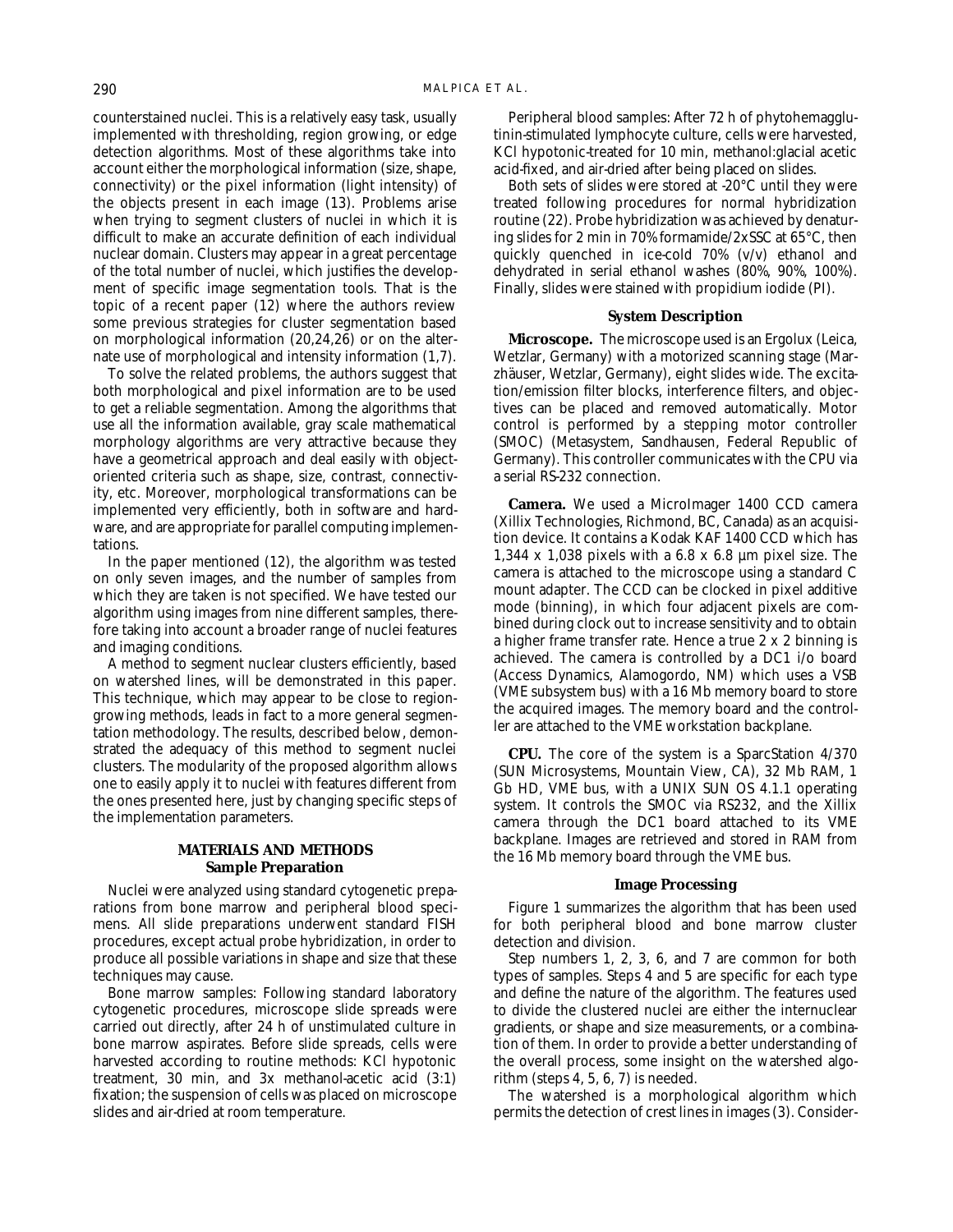

FIG. 1. Flow diagram of the overall cluster division process.

ing the gray-level image as a topographic surface, water falling on it will flow down the walls of the catchment basin corresponding to each minimum. The points where the water can flow down either one of two sides are the crest lines, which are to be detected. Efficient implementations, such as the one used in this work, may be obtained following an approach by immersion simulations. If we drilled a hole in each minimum and filled the surface progressively with water, the watersheds would correspond to the points where water coming from two different basins would meet. The concept of immersion can be closely simulated by making use of a hierarchical queue, with priorities defined by the gray level of image points. Points are recursively inserted and extracted from the queue, in an order defined by their gray levels. This way we ensure that the lowest gray levels are processed before the highest ones (4).

Then, in order to be able to apply this algorithm to detect lines dividing clustered objects, two main actions have to be carried out:

1) The original image has to be transformed into a different image, where—following the topographical simile—''crest lines'' correspond to the original image object boundaries and their inner and outer parts are ''valleys.''

2) Singular markers are to be defined on every valley of the transformed image as starting points of the flooding process.

An incorrect choice of the image transformation usually leads to an incorrect segmentation, and a failure assigning a single marker to each valley of the transformed image leads to oversegmentation.

The choice of both transforming and marking strategies has to be made regarding the image features. This is now accomplished manually but work is in progress to obtain a knowledge-based discrimination stage which will permit an automatic selection of the correct strategy, using some nuclei and cluster features (nuclei width and shape, texture, intra- and internuclei gradients, etc.). What follows is a description of each step of the overall process, including the criteria for strategy selection when necessary.

Two examples, one from a bone marrow (BM) sample and another from a peripheral blood (PB) sample will be used to illustrate the different algorithm steps. This samples where selected because they cover two very different cases.

**Image acquisition.** A filter block N2.1 from Leica (excitation wavelength BP 515-560, suppression filter LP 580) was used on the acquisition of the counterstained image, fitting the PI excitation/emission wavelengths (520/ 610). The objective used was a x63 Fluor, NA 1.30 (oil immersion).

Images have a resolution of 672 x 519 pixels and have been acquired using the binning facility of the Xillix camera for SNR improvement. That means a final pixel width at the sample of 0.21 µm. The exposure time is 0.3 sec and images are read from the camera at 8 Mbps.

Images were automatically focused using a three-phase maximum contrast search algorithm (5). Contrast was measured using an autocorrelation-based formula (25).

$$
F_{vollath\_1} = \sum_{i=1}^{M-1} \sum_{j=1}^{N} g(i,j) \cdot g(i+1,j) - \sum_{i=1}^{M-2} \sum_{j=1}^{N} g(i,j) \cdot g(i+2,j)
$$

where *M,N* are the image dimensions; *i,j* the pixel coordinates, and *g* the image gray level at the pixel. A comparative study among 15 different focusing functions was carried out. This function showed the best results. The images used to illustrate the algorithm are shown in Figure 2.

**Shading correction and background substraction.** Optical aberrations in objective lenses and optical filters, cell-to-cell variations in the CCD, as well as focusing misalignment of the light source, produce the same image nonuniformity on every acquired field. Correction of these inhomogeneities is achieved by multiplying each image by a background control matrix. This matrix was obtained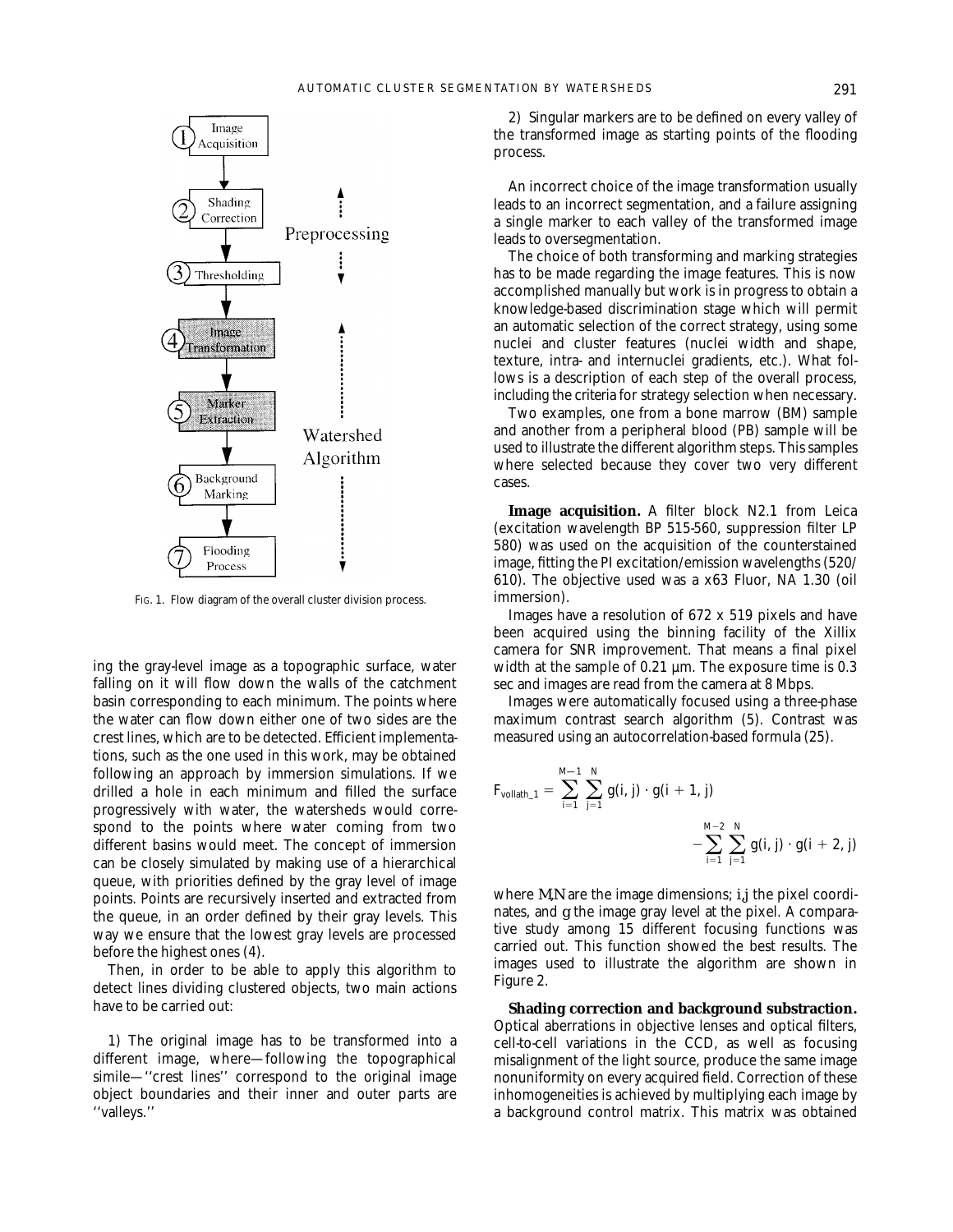

FIG. 2. Original images. (**a**) Sample from peripheral blood (PB). (**b**) Sample from a bone marrow (BM) specimen. These totally different images have been used in order to show the algorithm steps and the final algorithm performance.

from 25 manually selected empty images where deviation of each pixel from the image mean intensity was calculated. The shading control matrix was obtained as the mean of these 25 deviation matrices, excluding the four extreme values (highest absolute values) in each case. In this method, we assumed that the gray level given by the camera is proportional to the illumination, and not simply linear with it. This is a reasonable assumption, since for the integration time we used to acquire the images (0.3 sec) dark current can be neglected compared to the gray level of the fluorescent signal of the nuclei.

This method corrects the sample-independent background shading functions, provided that they remain unaltered. There are also background variations among images from different fields due to factors such as different fluorophore concentrations, autofluorescence, etc. This is corrected by subtracting the modal value of the background in the histogram to every pixel in the image.

**Image thresholding.** Even when a fixed exposure time is used in the acquisition, as in the present case, it is not correct to use a fixed threshold for the acquisition of images all along the sample, since the image mean gray level intensity usually varies among different zones in the sample due to several (uncontrolled) reasons (different counterstain-to-nuclei fixation, previous and unequal light exposure of different zones in the image, etc.).

Once corrected, images are roughly segmented by thresholding the image histogram. Several thresholding algorithms listed in (8) were compared using an objectivebased evaluation as described in (13) on a set of 20 images with a mean content of five nuclei per image. The best results were obtained using the ISODATA or INTERMEANS thresholding algorithm (15).

This algorithm correctly segments most isolated nuclei, but it is unable to segment nuclei in clusters (Fig. 3). The algorithm fails when trying to separate many clusters because it classifies pixels into two different groups (background and object), and there must be some pixels



FIG. 3. ISODATA threshold of the original images. (**a**) PB sample. (**b**) BM sample.

with background intensity between every two nuclei in order to separate them. This does not occur in most cases, where no or only little difference in intensity exists between nuclei.

After thresholding, the resulting objects are labeled and measured in order to reject non-nuclear objects. Features used to discriminate between nuclei and debris are object area, perimeter, and circularity (10). The decision step classifies the different objects into nuclei, debris, or clusters of nuclei. These clusters will be separated in a second step.

In order to evaluate the discrimination power of the three mentioned features, their Fisher Ratio (20) was computed from the values measured on the test images. For the nucleus/cluster discrimination, the three features were found discriminant enough, and therefore a Fisher Linear Discriminant function (FLD) was computed as a linear combination of these features. Coefficients were calculated using the algorithm on the training test set of images.

To determine the optimum threshold of the discriminator, its complete Receiver Operating Characteristic (ROC) curve (2) was drawn using the test set of objects. Since false negatives (clusters classified as nuclei) are much more harmful than false positives, the operating point chosen was the first point of the curve in which the False Negative Rate was zero (FNR  $= 0$ ). This point is the first one where the True Positive Ratio equals one (TPR  $= 1$ ), which corresponds to the one with less FPR while  $FNR = 0.$ 

*Threshold improvement.* In clusters (or in parts of them) composed of three nuclei whose centers roughly define a triangle, if the thresholding algorithm fails to define the internuclei zone as a background area, it is useful to extract a background marker in order to be able to apply the distance transform to the image (see Image Transformation, below). This is achieved by extracting the *h*-domes of the image of the original image. *h*-domes (23)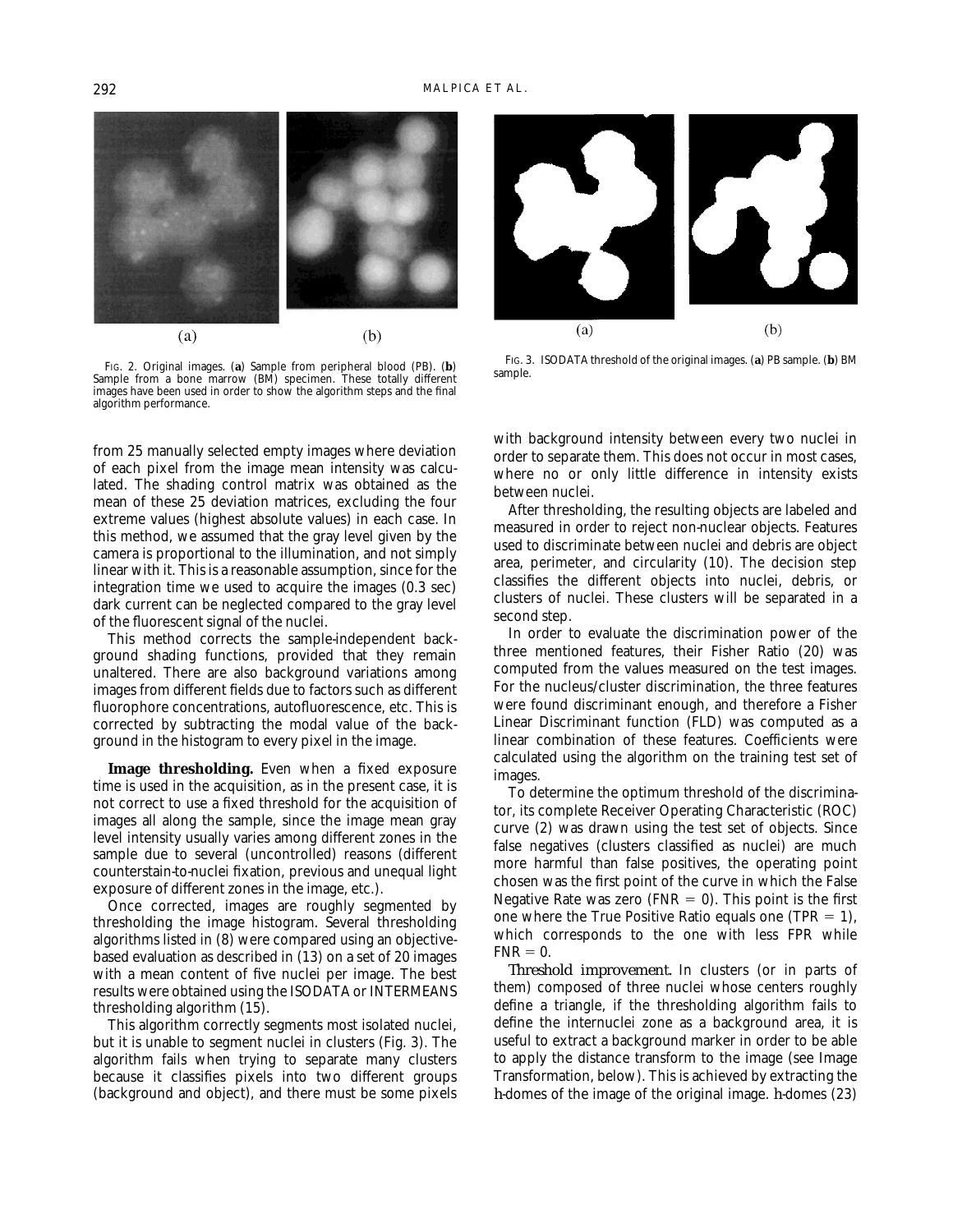

FIG. 4. Background marking applied to the image in Figure 2a. (**a**) Inverse top hat of the image. As may be seen, the internuclei background zone is extracted. Spurious minima are rejected, considering their position and size, using a morphological filter. (**b**) The background marker is superim-<br>posed on the binary image obtained after the ISODATA thresholding.

are the image zones fulfilling the following criteria:

• Every pixel in the dome has a gray value greater than any of the pixels surrounding it.

c The maximum gray level difference between two pixels in the dome is smaller than or equal to *h.*

• The *h*-domes are extracted using the following morphological formula:

$$
M_h(I) = I - \rho_I(I - h)
$$

where  $M_h(I)$  represents the image of maxima, *I* is the initial image (original image after preprocessing), I–*h* represents the result of subtracting a constant value h to the original image, and  $\rho_I$   $(I-h)$  the morphological reconstruction of the original image from I–*h*. Morphological reconstruction (23) is obtained by conditional dilation of the decremented image under the original one, i.e., by recursively dilating I-*h*, keeping the result with value less than I, until convergence.

This transform was applied to all clusters, except those with no minima. The value of *h* used was 28, the value which performed best on the test set of images. Morphological reconstruction was achieved with a  $3 \times 3$  square structuring element. The result of the transform, as well as the thresholding of the cluster after imposing the minima defined by it on the original images, are shown in Figure 4.

**Image transformation.** To be able to apply the watershed to segment nuclei, we should apply it on an image where the contours to be calculated correspond to watershed lines, and the nuclei to catchment basins surrounded by them. The gradient transformation of the original image often suits this condition. The morphological gradient of the initial gray-level image, defined as the difference between the dilation and the erosion of the gray value



posed on the binary image obtained after the ISODATA thresholding. FIG. 5. Distance transform of the image in Figure 4b. Image has been<br>processed to show more contrast and the object contour has been marked.

image, is to be used (19) to calculate the gradient image:

$$
Gr(I) = \partial(I) - \epsilon(I)
$$

The gradient was calculated using a  $3 \times 3$  square structuring element. When high intranucleus gradients exist and they are higher than the internuclei ones, or when none or a small internuclei gradient exists, a different strategy should be applied to generate the surface for the watershed.

*PB Clusters.* In PB clusters, where nuclei are granular and no internuclei gradient exists, nuclei, even those heavily packed, preserve their almost rounded shape. We propose then the use of a geometrical approach.

The traditional way of applying geometry to segmentation problems begins with a region-growing process on a blank image, starting from markers defined for each nucleus. A watershed is applied over the binary image that contains the contours defined by the Isodata threshold. This watershed defines the Skeleton by Zones of Influence (SKIZ) (19) of the original image. The result of this method is purely geometrical and it yields incorrect results in clusters containing nuclei of different sizes. An improvement can be added by using an image with gradient information instead of the blank image in the first step.

We suggest using the inverse of the distance transform as the work image for the watershed operator. Image distance transformation is obtained by using the erosion transform. This morphological operator assigns to each point in an object the maximum number of iterative erosions of the object which still include the point.

Working with a  $3 \times 3$  mask, the result is similar to the classical distance transform. This transform is computed in an efficient way with a recursive algorithm (6). In Figure 5, the result of the distance transformation applied on the PB sample is shown.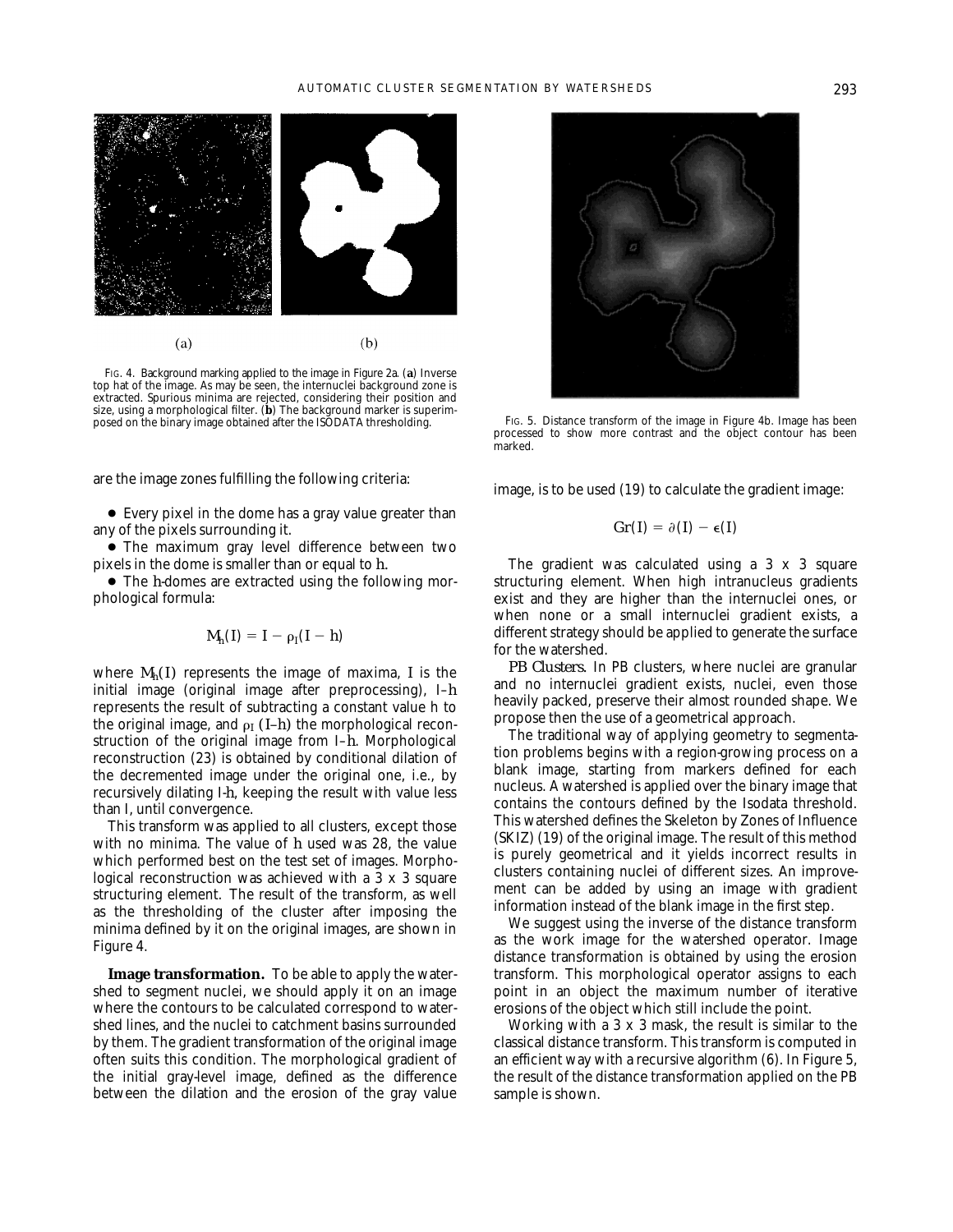

FIG. 6. Inverse of BM original image (Fig. 2b).

*BM clusters.* In the BM case, nuclei intensity decreases somewhat uniformly from the center to the boundaries, but gradients are low in the internuclei edges. Therefore, the inverse of the original cluster clearly defines crest lines on the nuclei boundaries, surrounding the nuclei as a crest line surrounds its catchment basin. Figure 6 illustrates this idea for the BM example.

**Nuclei marking.** Once the transformed image has been obtained, singular markers have to be defined and imposed as minima on the transformed image. From this minima, the watershed will find the crest lines in the transformed image by means of the simulation of the flooding process.

If a watershed transform is performed using all local minima of the gradient image, an oversegmented image will result, in which all the contours between two minima will be present. Several solutions to this problem are possible. One of them is to start the watershed only from selected points. In this case, only the contours dividing marked regions are detected. Therefore, a unique marker per nucleus has to be found. Several markers have been proposed in the literature (3), and we have tried to find the most appropriate for each type of image.

1) In PB samples, nuclei have an almost round shape. That means that the distance transform of the binary thresholded image of the nuclei will present one regional maximum per nucleus. These regional maxima are used as markers to begin the watershed. The regional maxima of the transform are extracted using the h-dome transform (see Threshold Improvement, above), with  $h = 1$ . This allows one to obtain a unique marker per nucleus in cases where more than one would appear using simple maxima detection (Fig. 7). Height of the *h*-domes was chosen empirically, using a test set of images. In the blood samples, maxima of the distance function are being sought, and the minimum value  $h = 2$  always yields good results.

2) In BM slides, nuclei present a great contrast with the background, and a decreasing intranuclei gray level. In such images, markers can be obtained for nuclei in a more



FIG. 7. Image from Figure 2a with nuclei markers (in black) and background marker (in white) superimposed.



FIG. 8. (**a**) Nuclei markers for Figure 2b, obtained as the 5-domes of the original image. (**b**) Markers superimposed on the original image.

direct way, by maxima or *h*-dome extraction algorithms applied directly to the original image, using  $h = 15$  as a parameter, chosen as above. (Fig. 8).

**Background marking.** Once an internal marker for each nucleus has been obtained, a marker for the background is needed in order to define the external contours of the clusters. Two possibilities have been considered for this purpose:

1) A background marker formed by lines which are equidistant to the internal markers. It is obtained by applying a watershed transform to a uniform gray-scale image, starting from the internal markers. This gives a result the SKIZ of the markers.

2) A background marker placed on a point which is external to the object. In this case, an external maker placed at the upper-left corner of the image was used.

**Flooding process: final segmentation.** The final separation of the clusters is obtained by applying the watershed to the transformed image, starting from every marker, both internal and external. Two different possibilities appear, depending on the external markers used: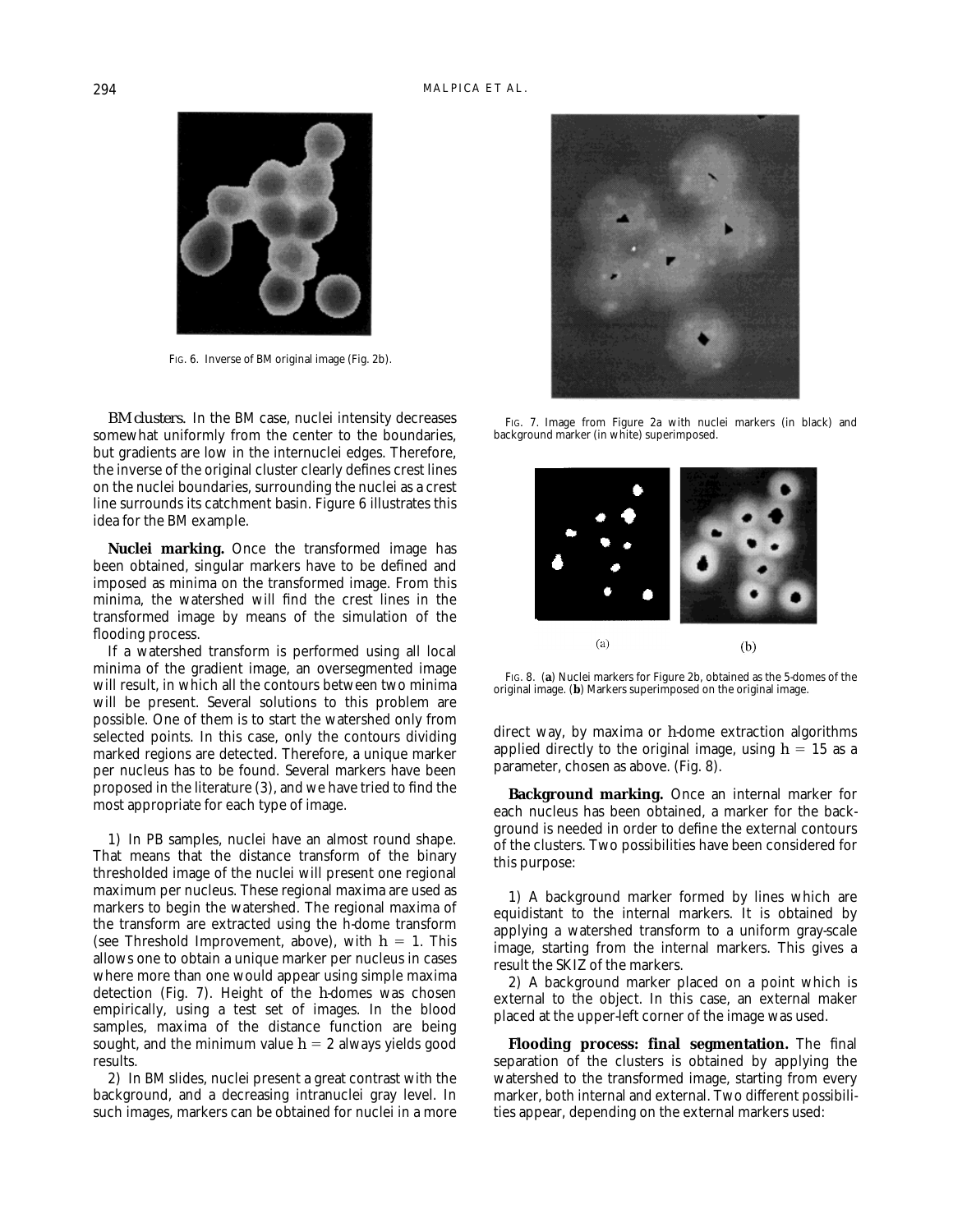| Table 1<br>Results of the Application of the Algorithm<br>to Bone Marrow Samples |                           |                            |                      |                           |  |  |
|----------------------------------------------------------------------------------|---------------------------|----------------------------|----------------------|---------------------------|--|--|
|                                                                                  | <b>Nuclei</b><br>analyzed | Correctly<br>separated     | Oversegmented        | Fused                     |  |  |
| <b>Training</b><br>set<br><b>Test set</b>                                        | 64<br>106                 | 52 (81.25%)<br>99 (93.39%) | 2(3.12%)<br>$0(0\%)$ | 10 (15.62%)<br>$7(6.6\%)$ |  |  |
|                                                                                  |                           |                            |                      |                           |  |  |
|                                                                                  |                           |                            |                      |                           |  |  |

FIG. 9. Segmentation of a BM cluster into its components. (**a**) Crest lines as a result of the watershed. (**b**) Crest lines superimposed on the original image.

 $(b)$ 

 $(a)$ 

1) Using the SKIZ of the internal markers, nuclei are segmented as completely separated objects.

2) With the background marker artificially imposed, catchment basins originating from each of the markers touch each other, resulting in a common line of separation between both nuclei.

#### **RESULTS**

For each type of cells, a certain number of nuclei (64 in BM and 65 in PB) were used as a training set to adjust the parameters of the algorithms. A different set of nuclei, containing 106 in the bone marrow samples and 364 in the PB samples, was then used to test the algorithms. Isolated nuclei were not taken into account in the results, as the algorithm does not affect the correct segmentation of these nuclei. Five different samples (1 slide per sample) were used for the PB experiments, while four were used for the BM experiments. In both cases, training images were taken from the first two slides, and the test images were taken from remaining three PB and two BM slides.

#### **BM Nuclei**

The images were taken from four different samples (two hybridized at the same time and two more at different times). The results are shown in Table 1. The final segmentation of the BM cluster used to illustrate the algorithm is shown in Figure 9.

Some of the errors found are shown in Figures 10 a,b,c,d. Incorrect nuclear marking is the reason for the oversegmentation problems as can be seen in Figures 10 a,b. The error in the nuclei marking process is mainly due to the existence of several intensity maxima in one nucleus. In normal conditions of lighting and focusing, the



FIG. 10. Examples of incorrect BM cluster segmentation. (**a**) and (**c**) Original images. (**b**) Final segmentation showing two oversegmented nuclei. (**d**) Final segmentation showing three fused nuclei.

Table 2 *Results of the Application of the Algorithm to Peripheral Blood Samples*

|                 | <b>Nuclei</b><br>analyzed | Correctly<br>separated | Oversegmented | Fused      |
|-----------------|---------------------------|------------------------|---------------|------------|
| <b>Training</b> |                           |                        |               |            |
| set             | 65                        | 58 (89.21%)            | 1(1.53%)      | 6(9.23%)   |
| <b>Test set</b> | 364                       | 320 (87.91%)           | 17 (4.67%)    | 27 (7.41%) |

existence of maxima big enough to affect the algorithm is very unusual (it only accounted for 5% of all of the nuclei).

Nuclei may appear fused (Figures 10 c,d) due to two opposite causes: overexposure or underexposure of the image. In both cases, the algorithm fails when trying to find significant image maxima which can be used as markers of the clustered nuclei.

The final results are closely associated with a correct selection of the microscope and camera settings regarding to the image characteristics. Microscope lamp misalignment, incorrect exposure time for the image acquisition, and out-of-focus image acquisition influence the performance of the algorithm.

## **PB Samples**

Images were obtained from five different samples, two of which were hybridized at the same time. The results obtained using the transformation and markers described in the previous sections are shown in Table 2. The results obtained on the image example are shown in Figure 11.

Oversegmentation and fusion uncertainties (Fig. 12) are due to morphological and artifactual problems, and are more difficult to remove than in the BM samples.

#### **DISCUSSION**

The performance of watershed-based algorithms for the segmentation of fluorescent-stained nuclei clusters has been demonstrated in this paper. This mathematical mor-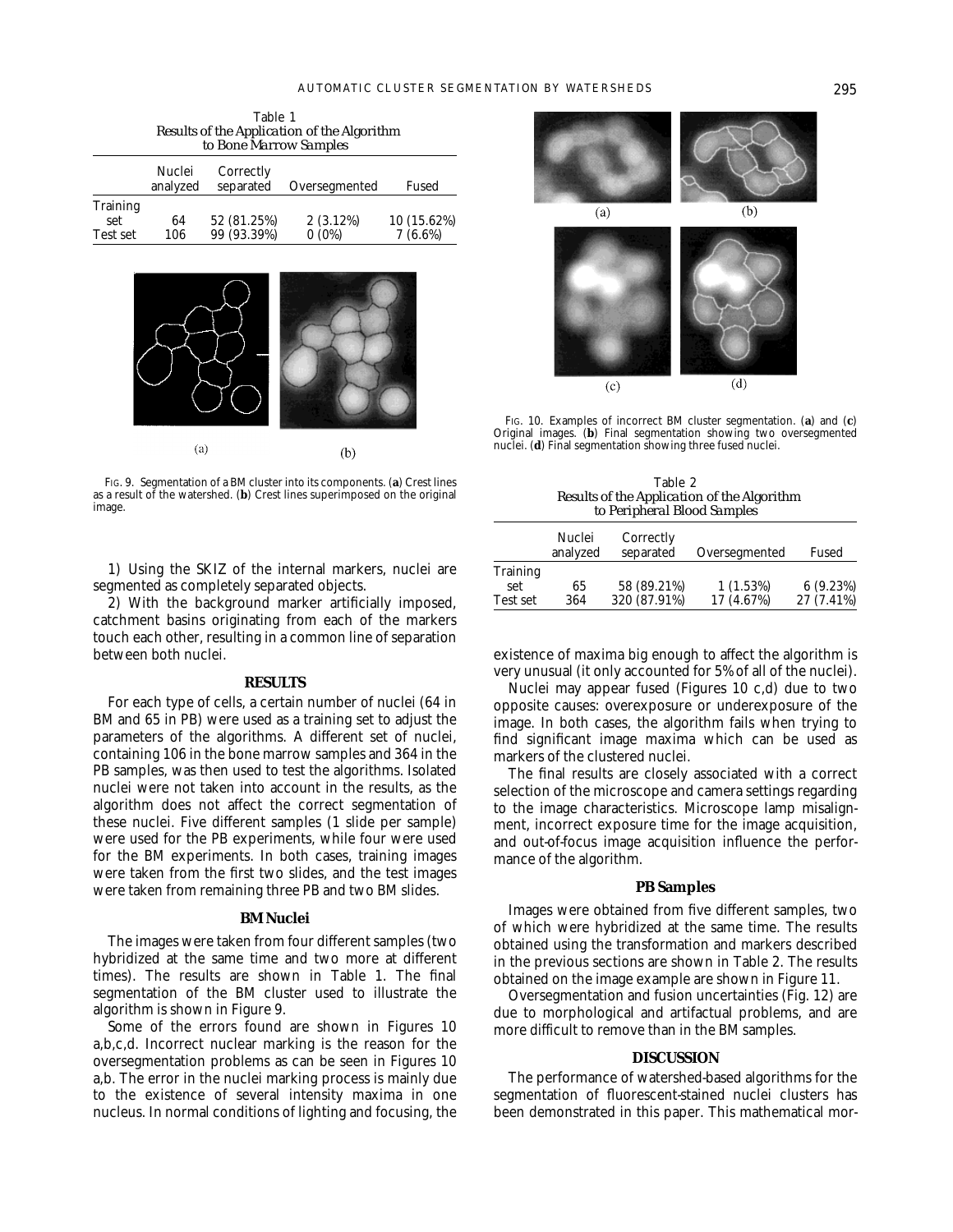

FIG. 11. Segmentation of a PB cluster into its components. (**a**) Crest lines as a result of the watershed. (**b**) Crest lines superimposed on the original image.



FIG. 12. Examples of incorrect PB cluster segmentation. (**a**) and (**c**) Original images. (**b**) Final segmentation showing an oversegmented nuclei. (**d**) Final segmentation showing two fused images.

phology-based algorithm uses both intensity and morphology information in order to solve the ambiguities due to overlapping nuclei on the samples. We have focused our study on the selection of the growing and marking strategies, regarding the brightness, morphology, and internuclei gradients of the clusters, because an incorrect selection of these methods dramatically affects algorithm performance.

The algorithm was tested on a broader range of samples (four BM samples and five PB samples) than previously presented algorithms (12) and the results obtained are at least as good as the ones obtained previously.

The proposed algorithm is very robust in the sense that it can easily be fitted to other types of clusters by finding appropriate markers for them. It is more flexible, as it is made up of several subroutines which can be adapted to specific problems. New types of nuclei can easily be segmented by changing specific modules or parameters in the global segmentation process.

Results are globally satisfactory, since almost 90% of the nuclei have been segmented correctly in both PB and BM samples. The remaining 10% of incorrectly segmented nuclei are due to an incorrect selection of the microscope and camera parameters for the image acquisition or to artifactual or morphological problems that would also produce errors in the visual analysis of the samples, and would therefore be rejected anyway.

In the case of PB samples, most segmentation problems (lack of markers in some of the nuclei) are due to nuclei which are too close together for the distance transform to separate both nuclei. This type of cluster would not be taken into account by a human counter for the counting of FISH spots anyway, because it would be impossible to assign a certain spot to a specific nucleus inside the cluster.

The algorithm parameters (background and nuclei marker size) used for the evaluation have been set manually after visual inspection of some nuclei on both samples.

Future work will focus on the automatic setting of watershed parameters, based on the automatic discrimination of the basic cluster and nuclei features, such as shape, size, texture, and brightness.

A further advantage of the watershed algorithm is that it is easy to implement in a parallel configuration. Work is in progress to implement and evaluate a parallel version of the whole cluster separation process.

#### **LITERATURE CITED**

- 1. Ahrens P, Schleicher A, Zilles K, Werner L: Image analysis of Nissl-stained neuronal perikarya in the primary visual cortex of the rat: Automatic detection and segmentation of neuronal profiles with nuclei and nucleoli. J Microscopy 157:349–365, 1990.
- 2. Beck JR, Chultz EK: The use of Relative Operating Characteristic (ROC) curves in test performance evaluation. Arch Pathol Lab Med 110:13–20, 1986.
- 3. Beucher S: The watershed transformation applied to image segmentation. Scanning Microsc Suppl 6:299–314, 1992.
- 4. Beucher S, Meyer F: The morphological approach to segmentation: The watershed transformation. In: Mathematical Morphology in Image Processing. E. Dougherty (ed). Marcel Dekker, New York, 1992.
- 5. Boddeke FR, van Vliet LJ, Netten H, Young IT: Autofocusing in microscopy based on the OTF and sampling. Bioimaging 2:193–203, 1994.
- 6. Chen S, Haralick M: Recursive erosion, dilation opening and closing transforms. IEEE Trans Image Proc 4:335–345, 1995.
- Garbay C, Chassery J-M, Brugal G: An interactive region-growing process for cell image segmentation based on local color similarity and global shape criteria. Anal Quant Cytol Histol 8:25–34, 1986.
- 8. Glasbey, CA: An analysis of histogram-based thresholding algorithms. CVGIP: Graphical Models and Image Processing 55:532–537, 1993.
- 9. Griffin DK: Fluorescent in situ hybridization for the diagnosis of genetic disease at postnatal, prenatal, and preimplantation stages. Int Rev Cytol 153:1–40, 1994.
- 10. Haralick RM, Shapiro LG: Computer and Robot Vision, Vol. I. Addison-Wesley, Reading, 1992.
- 11. Joensuu H: DŇA flow cytometry in the prediction of survival and response to radio therapy in head and neck cancer. A review. Acta Oncol 29:513–516, 1990.
- 12. Lockett SJ, Herman B: Automatic detection of clustered, fluorescentstained nuclei by digital image-based cytometry. Cytometry 17:1–12, 1994.
- 13. MacAulay C, Palcic B: A comparison of some quick and simple threshold selection methods for stained cells. Anal Quant Cytol Histol 10:134–138, 1988.
- 14. Mascio LN, Verbeek PW, Sudar D, Kuo W, Gray JW: Semiautomated DNA probe mapping using digital imaging microscopy. I. System development. Cytometry 19:51–59, 1995.
- 15. Otsu N: A threshold selection method from gray level histogram. IEEE Trans System Man Cybernetics SMC 8:62–66, 1978